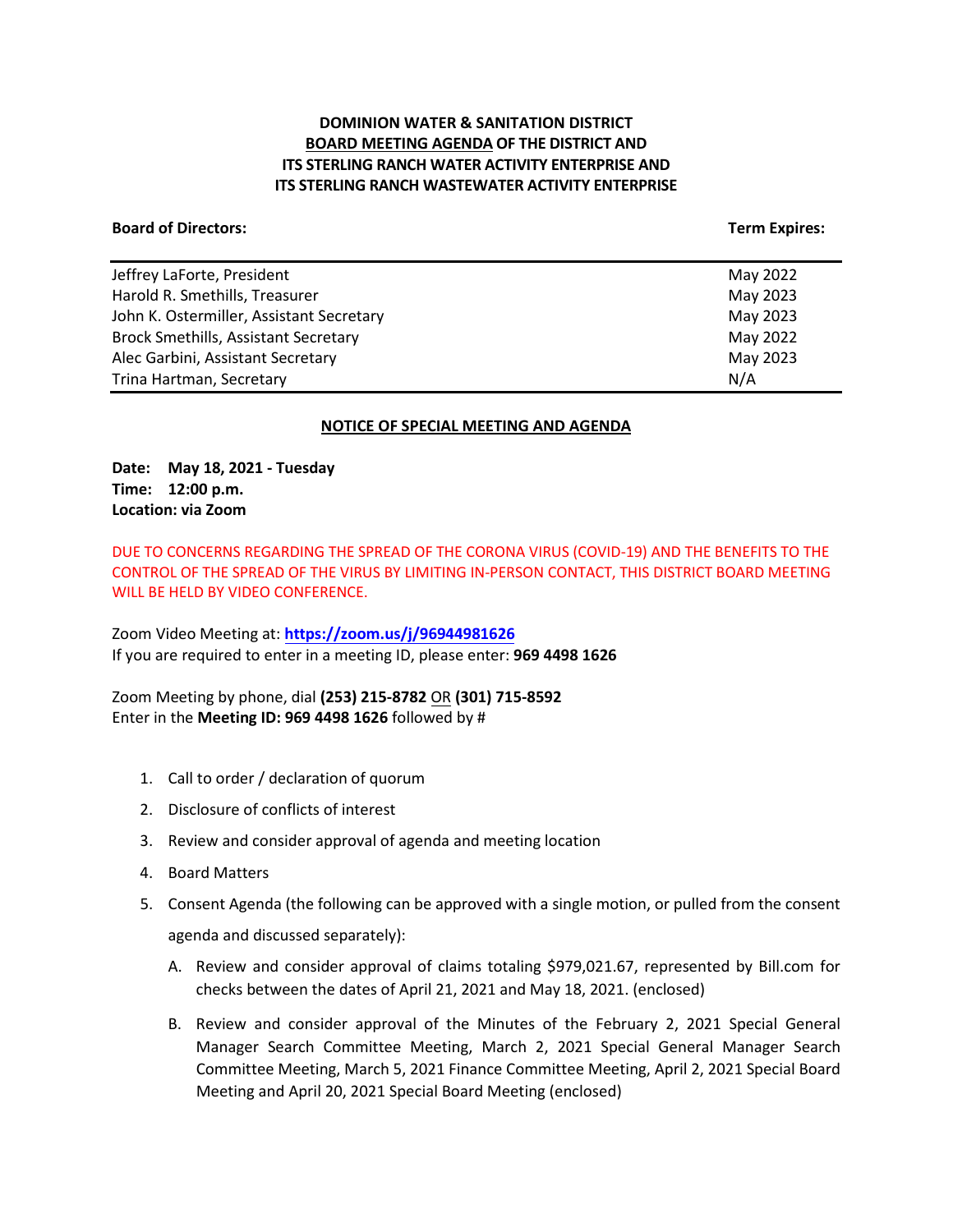Dominion Water & Sanitation District Agenda – May 18, 2021 Page **2** of **5**

- C. Review and ratify the Zonda Advisory proposal DWSD Sterling Ranch Development Company Market Study to conduct analysis within the Denver Market Area, specific to the unincorporated Roxborough area of Douglas County, Colorado for \$20,000. (enclosed)
- D. Review and ratify the DWSD Town of Castle Rock Bill of Sale and Assignment of Warranty. (enclosed)
- E. Review and ratify Consultant Agreement with Olsson with the District for Andrea Cole, in an amount not to exceed \$15,000. (enclosed)
- 6. District Management Matters

### **A. ADMINISTRATIVE MATTERS**

- 1. Review and discuss Monthly Operations Report. (enclosed)
- 2. Discuss operations for the District, if necessary.
- 3. Discuss District Staff
	- i. Discuss and consider approval of Andrea Cole as the District General Manager.
- 4. Review and consider approval of KORE office space lease. (to be distributed)

### **B. CUSTOMER SERVICE**

1. New customer update. (Discuss in Executive Session, if necessary)

#### **C. UTILITY MATTERS**

1. None.

#### **D. PARTNERSHIP MATTERS**

1. Discuss Regional Wastewater partnership with Castle Rock. (Discuss in Executive Session, if necessary)

## **E. DISTRICT LEADERSHIP MATTERS**

- 1. None.
- 7. Legal Matters

## **A. DISTRICT**

1. Review and consider approval of the Non-exclusive Permanent Access Easement Agreement between Sterling Ranch, LLC and the District. (enclosed)

## **B. WATER ACTIVITY ENTERPRISE**

1. Discuss and update on water operations by Roxborough Water and Sanitation District, if necessary.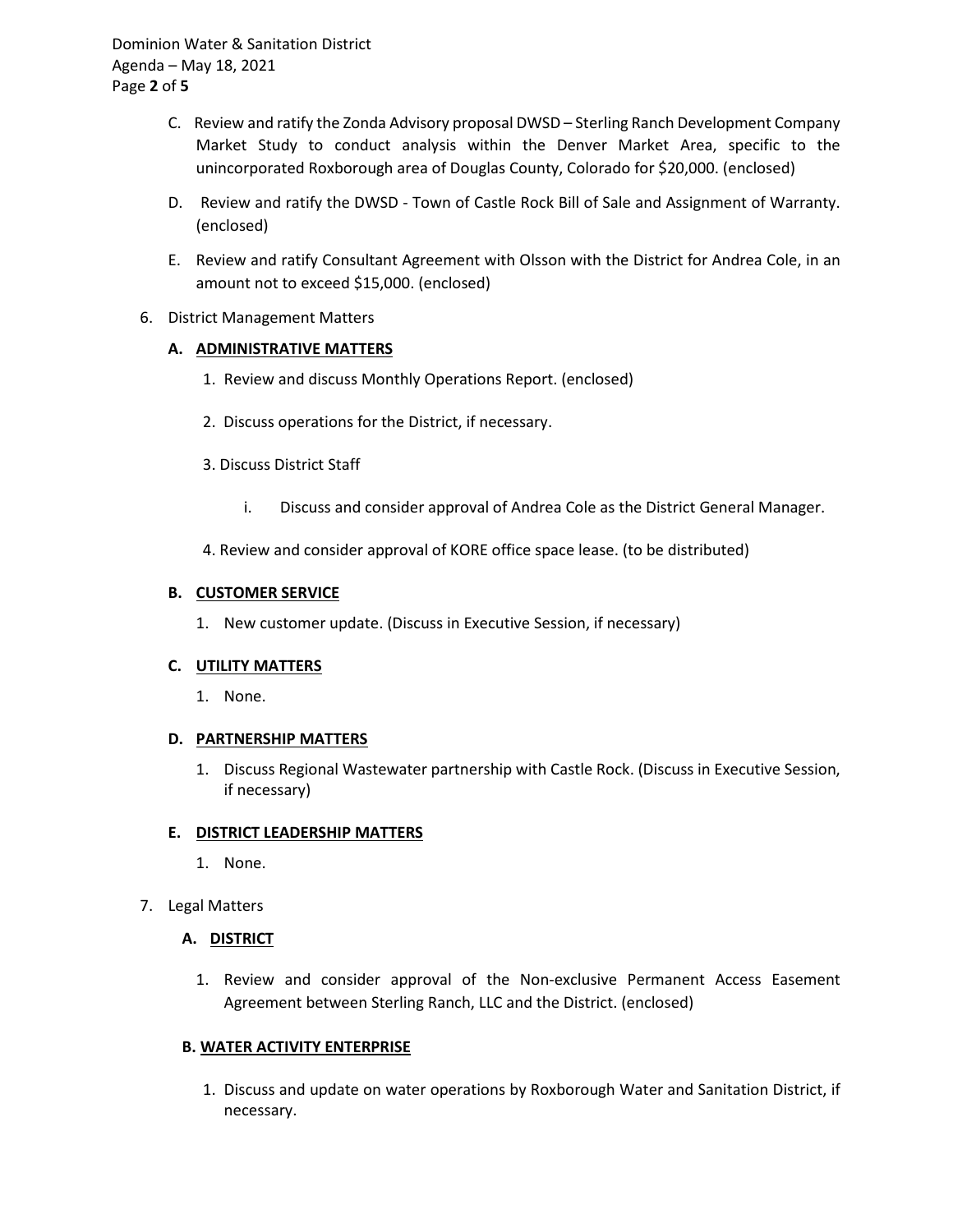- 2. Update on Eastern Regional Pipeline Project and High Zone Tank construction.
- 3. Review and consider approval of Extension to the Amended and Restated Purchase Agreement dated November 18, 2016 by and between ARS Sand & Gravel Co., LLC and Dominion Water & Sanitation District in the amount of \$25,000. (enclosed)
- 4. Review and consider approval of Amendment 2 to the Water and Wastewater Systems Operations and Maintenance Agreement between Roxborough Water and Sanitation District and Dominion Water & Sanitation District. (enclosed)

### **C. WASTEWATER ACTIVITY ENTERPRISE**

- 1. Discuss and provide update on wastewater operations by Headways Consulting, Inc.
- 2. Review and consider approval Western States Land Services, LLC for Land acquisition services for Lift Station on Titan Road for \$17,700. (enclosed)
- 3. Review and consider approval of estimate to complete the Willow Creek Lift Station Pump Replacement from Whiting-Turner Contracting Company for \$28,589. (enclosed)
- 4. Review and consider approval of a Design-Build Change Order relating to the Design-Build Agreement for Eastern Regional Pipeline Phase 1 & 2 services between the District, acting by and through its Sterling Ranch Water Activity Enterprise and its Sterling Ranch Wastewater Activity Enterprise, and **Reynolds Construction, LLC:** 
	- 1. Change Order No. 6 to make modifications to the tank drain vault, including increasing the size of the drain with a budget of \$8,613. (enclosed)
- 5. Review and consider approval of a Design-Build Change Order relating to the Design-Build Agreement for Eastern Regional Pipeline Phase 1 & 2 services between the District, acting by and through its Sterling Ranch Water Activity Enterprise and its Sterling Ranch Wastewater Activity Enterprise, and **Reynolds Construction, LLC:** 
	- 1. Change Order No. 26 to make changes to Work Package D (HZ to MZ Connection) and Restrain Existing Low Zone Pipe Allowance with a budget of \$39,175.72. (enclosed)
- 8. Financial Matters
	- A. Update from Financial Committee Meeting
	- B. Discussion regarding the structuring of the 2021 Bond issuance and refunding of the outstanding 2016 Bonds.
- 9. Consultant Agreements and Work Orders/ Change Orders
	- A. Work Order Summary Sheet. (enclosed)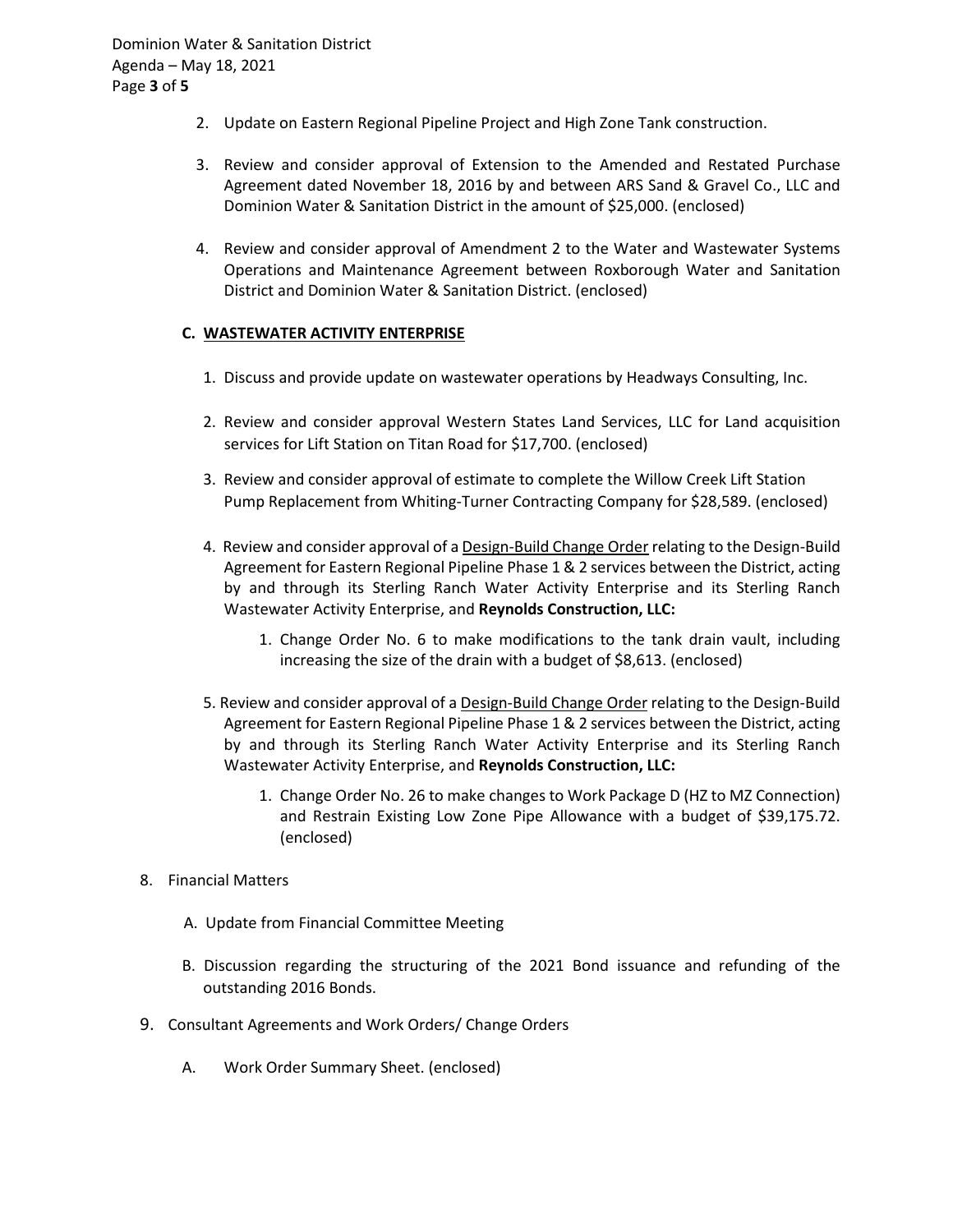- B. Ratify approval of a Work Order relating to the Master Service Agreement for Water Resource Engineering and Planning work between the District, acting by and through its Sterling Ranch Water Activity Enterprise and its Sterling Ranch Wastewater Activity Enterprise, and **Leonard Rice Engineers, Inc.:**
	- 1. Work Order No. 09-2021 for removal and relocation of the Sterling Ranch Climate Station with a budget of \$15,000. (enclosed)
- C. Ratify approval of a cost share Work Order relating to the Master Service Agreement for Collection System Planning and Baseline Analysis Services between the District, acting by and through its Sterling Ranch Water Activity Enterprise and its Sterling Ranch Wastewater Activity Enterprise, and **Carollo Engineers, Inc.:**
	- 1. Cost share Work Order for Collection System Planning and Baseline Analysis Services with a budget of \$24,000 (DWSD to pay \$12,000) and Sterling Ranch Community Authority Board to pay \$12,000. (enclosed)
- D. Review and consider approval of a Work Order for Project Management, Data Collection and Review, and Water and Wastewater Financial Planning Services between the District, acting by and through its Sterling Ranch Water Activity Enterprise and its Sterling Ranch Wastewater Activity Enterprise, and **Carollo Engineers, Inc.:**
	- 1. Work Order for Project Management, Data Collection and Review, and Water and Wastewater Financial Planning Services with a budget of \$54,115. (enclosed)
- 10. Public Comments Members of the public may express their views to the Boards on matters that affect the Districts that are not on the agenda. Comments will be limited to three (3) minutes per person. Comments will be taken in the order reflected on the sign in sheet.
- 11. Executive Session
	- A. Executive session of the Board of Directors pursuant to Section 24-6-402(4)(e), C.R.S. for the purpose of determining positions relative to matters that may be subject to negotiations, developing strategies for negotiations, and instructing negotiators as such section relates to a Wholesale Water Connection Agreement with NL Range, O-Line matters, and discussion with Castle Rock regarding regional partnerships for regional projects.

Executive session of the Board of Directors pursuant to Section 24-6-402(4)(g), C.R.S. for consideration of personnel matters involving the appointment and employment of a general manager, which is exempt from disclosure under the provision of the Colorado Open Records Act, Section 24-72-204(3)(a)(IX), C.R.S.

Executive session of the Board of Directors pursuant to Section 24-6-402(4)(b), C.R.S. for receiving confidential legal advice as it relates to the imposition of fees.